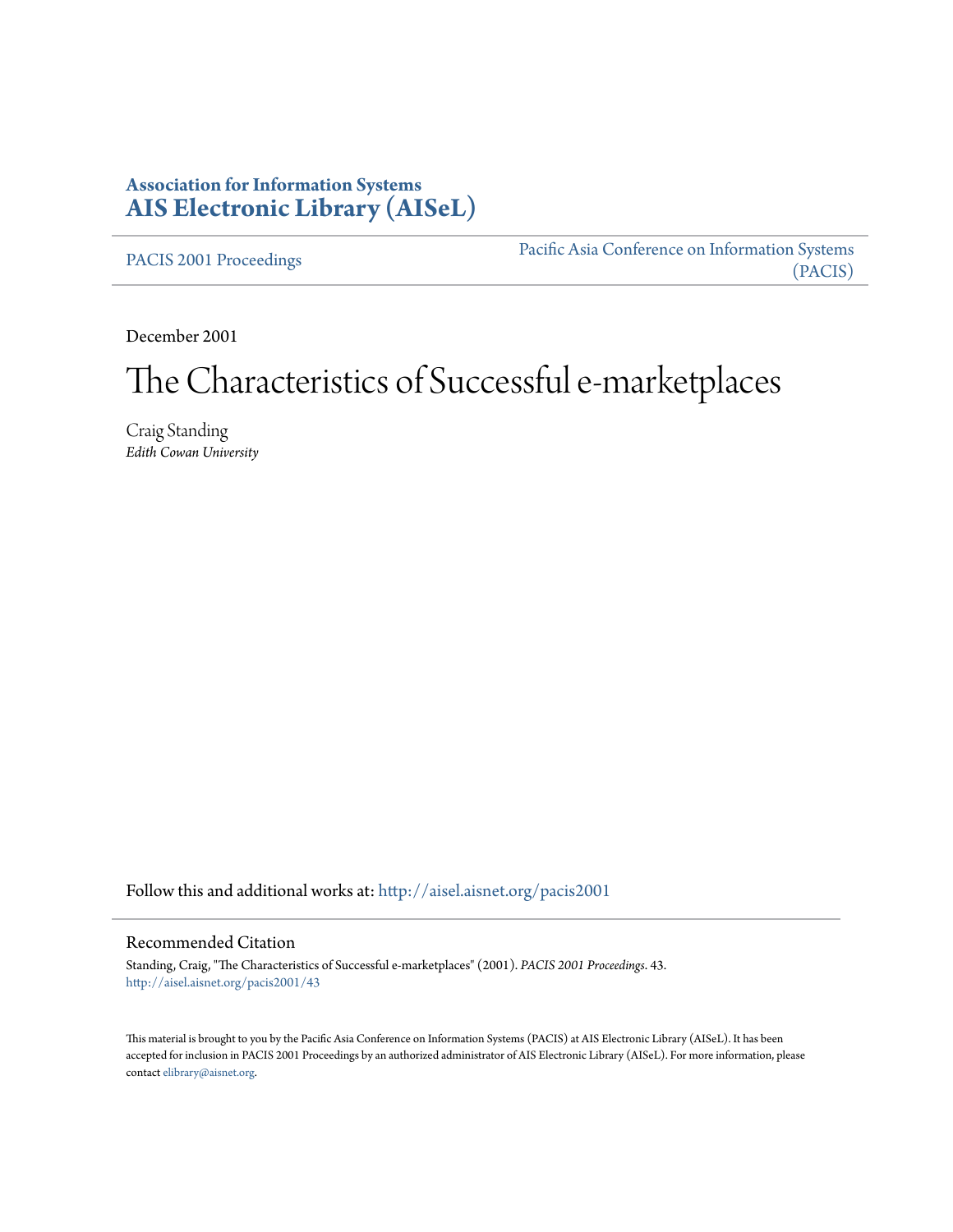## **The Characteristics of Successful e-marketplaces**

Craig Standing c.standing@ecu.edu.au School of management Information Systems Edith Cowan University Joondalup Australia

#### **Abstract**

The e-business arena is highly dynamic and characterised by continual evolution in technology, marketing concepts and effective business approaches. Business-to-business electronic commerce in particular is evolving, especially in relation to virtual supply chain management and electronic marketplaces.

This paper uses a "content analysis" approach with over sixty articles being analysed. There is some confusion over the types of e-marketplaces that exist and the factors that influence their successful sustainability. The results of the analysis indicate that there are many features and characteristics which can be used for classification. Nine critical success factors for emarketplaces have been identified including open software standards, multiple income streams, effective contract handling and relationship management. The major concern currently is how e-marketplaces can reach a critical mass of participants. For successful electronic marketplaces there is likely to be significant financial rewards for owners and members.

**Keywords:** E-marketplace, e-commerce, e-commerce benefits

## **1. Introduction**

There are few studies of the impact of business-to-business e-commerce on large organisations, particularly in relation to more innovative developments in the area. Indeed, organisations in the earlier stages of employing e-commerce have little information and knowledge on its potential organisational impact, hence they are slow to restructure and adapt to the new economic environment resulting in lost opportunities and diminished competitiveness.

A major development in business-to-business electronic commerce has been the rise of emarketplaces. Many organisations are moving into employing business-to-business electronic commerce in their complex supply and procurement chains. As the drive towards a unified ebusiness effort continues, coupled with newer forms of e-business such as e-marletplaces, it is anticipated that significant changes will take place within these organisations (IMTR, 1999). The changes will impact on organisational structure, management approaches, business models, staffing levels and responsibilities, and relationships with customers and suppliers (Scott & Walsham, 1998; Standing, 2000).

The nature of business with suppliers and customers is changing with the increasing use of supply chain software linked with Internet technology with the goal of virtual end-to-end supply chain management. For example, Solectron, a manufacturer in the electronics industry,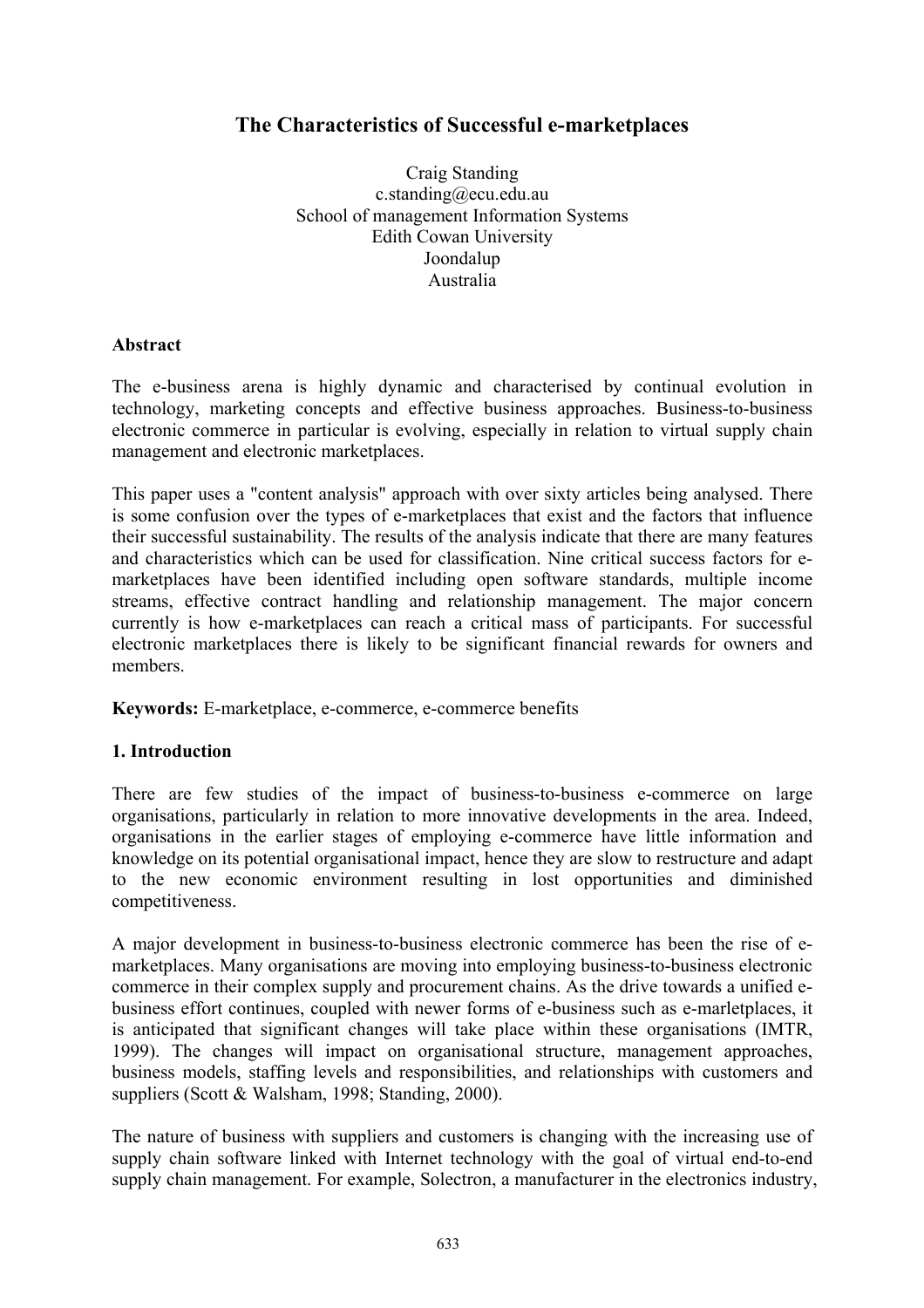through its Internet based supply chain system has reduced the time taken to produce a prototype from ten days to 24 hours mainly as a result of the improved exchange of data between suppliers and customers (Roberts, 1999). For many suppliers e-business projects are externally driven. Whilst there is no disputing the technical difficulties for suppliers involved in integrating back-end transaction systems, data warehouses, manufacturing and inventory tracking systems with Web applications, some believe that the organisational issues are more difficult to overcome (CIO, 1999a). These issues include: change management, organisational culture and trust between companies. Companies must be confident in their suppliers to allow supply chains to open up to partners and thereby providing increased visibility into the company (CIO, 1999b).

However, many of the virtual supply chains that have been implemented are relatively fixed since companies are fully integrated with their suppliers. New developments on the Web are creating opportunities for marketspace relationships between companies. Some are suggesting that the Web will be increasingly used for transient supplier relationships between traders with little or no pre-established relationship. Marketspace trading may threaten the more fixed forms of virtual supply chains (Clark  $\&$  Lee, 1999). These types of opportunities bring many potential benefits but also difficult issues related to trust and risk (Buxmann & Gebauer, 1999). The rapid emergence of e-marketplaces are creating trading hubs where suppliers are matched with buyers for specialised equipment, products and services. A major question is will a major company invite other companies, even rivals, to join in? Some companies want to be the owner of the dominant trading hub for their industry but know that if they become too dominant they will deter many other companies from becoming involved (Wilson, 2000).

It is envisaged the findings and recommendations of the larger research project of which this paper is part of will have the potential to improve the competitiveness of organisations engaging in business-to-business e-commerce by reducing costs, and improving the time to exchange information, services and products. The recommendations should provide organisations with the information to effectively restructure to take advantage of the opportunities provided in e-marketplace environments. In addition, the information on effective management approaches and required skills will be of use to industry and education for planning training courses and educational qualifications.

## **2. Aims of the Study and Research Methodology**

The aims of the study are to:

• Classify the types of e-marketplace models;

"An electronic market is an interorganizational information system through which multiple buyers and sellers interact to accomplish one or more of the following market-making activities: (1) identifying potential trading partners, (2) selecting a specific partner and (3) executing the transaction." (Choudhury, Hartzel & Konsynski, 1998).

- Identify characteristics of successful e-marketplaces;
- Identify the major problems and mistakes made in relation to e-marketplaces;
- Determine the impact and benefits of e-marketplaces.

#### *2.1 Research Methodology*

This study involves a content analysis of a large number (over 60) of company statements, journalist articles, press releases and practitioner articles (not academic articles from journals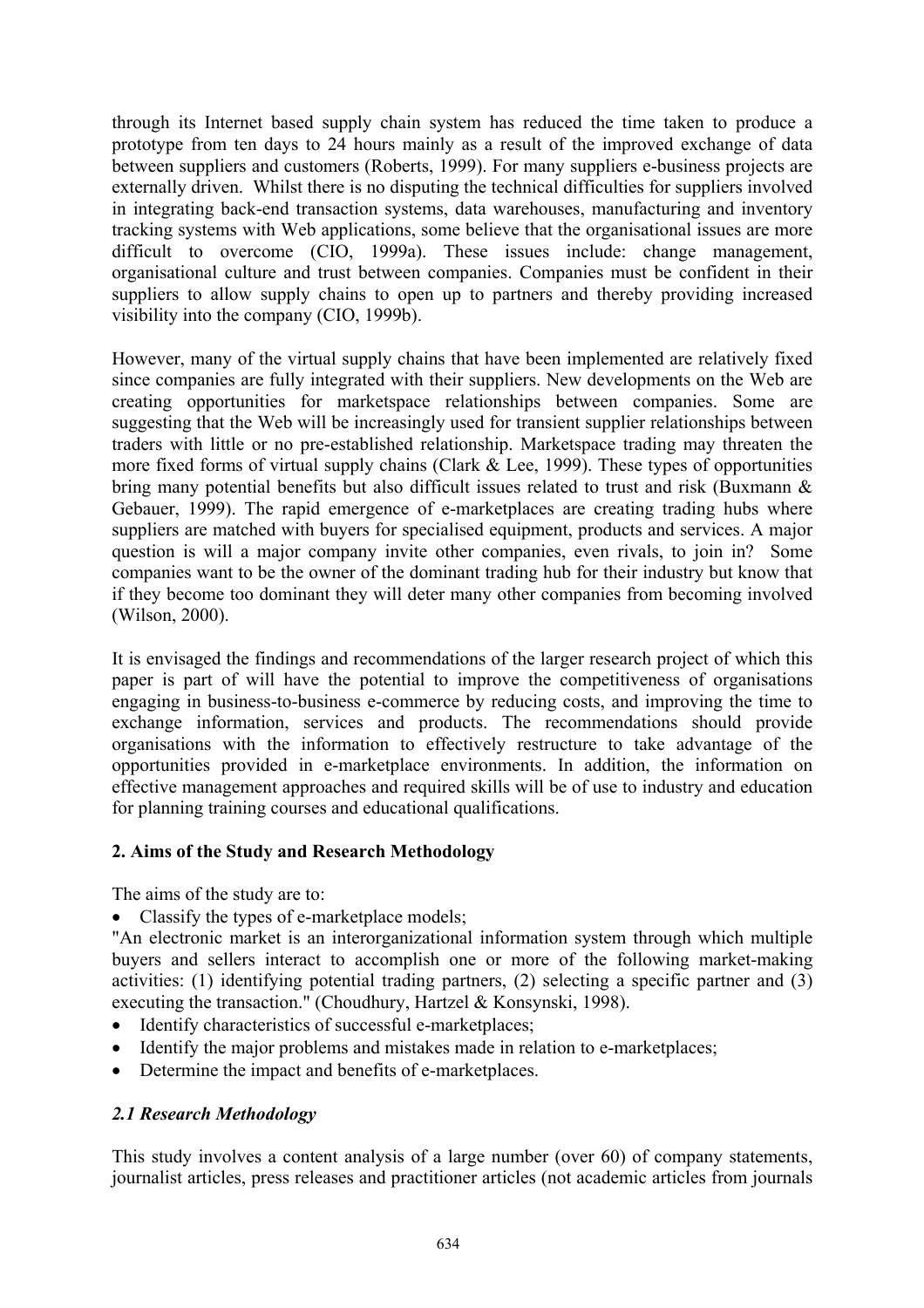and conferences). The articles were taken from a wide range of sources from the World Wide Web. The Web was chosen for several reasons:

- It provides access to a wide range of source including the major consultants' reports such as Gartner and Arthur Anderson, company reports, news releases made by companies and reported in the on-line press around the world;
- The Web as a publishing forum provides access to recent, and not so recent information so that a significant period of time can be selected for analysis which opens up the opportunities to study changes in thought through time;
- Useful information is freely available on the Web;

## *2.2 Content Analysis of Text*

Content analysis is considered as a research methodology that makes inferences by systematically and objectively identifying characteristics within text. The approach typically combines qualitative and quantitative methods since a large number of communications (texts or papers) can be analysed and at the same time the content (words, phrases and themes) can be qualitatively analysed.

"Whatever the variation in definitions, all convey the notion that content analysis is a rigorous process with a definite structure to it." (http://www.geolog.com/gmsmnt/gmca.htm)

For this study content analysis can be used for revealing trends in communication content, the e-marketplace focus of the media industry and potentially the existence of business propaganda.

The approach has a number of distinct advantages for IS researchers. It combines qualitative and quantitative methods which is increasingly being seen as a worthwhile research approach. Communication is a central aspect of social interaction and content analysis procedures operate directly on text. Content analysis is an unobtrusive technique and works with unstructured material; the Web being a good example of an unstructured information repository. Content analysis can cope with large volumes of data.

The stages involved in conducting a content analysis are as follows:

1) Develop research questions and hypotheses.

Related to our aims of the study a number of hypotheses are proposed:

- H1: There are two types of e-marketplaces: vertical and horizontal.
- H2: There are a relatively small number of critical success factors for an e-marketplace (less than  $6$ ).
- H3: The major problem related to e-marketplaces is a lack of an effective revenue stream.
- H4: The major benefits of e-marketplaces are financial related to cost savings and increasing profits.
- 2) Investigator selects a sample and defines categories.
- 3) Investigator reads and codes a representative sample of the content according to objective rules.

Of course, this is an iterative process with the investigator refining stages 2 and 3.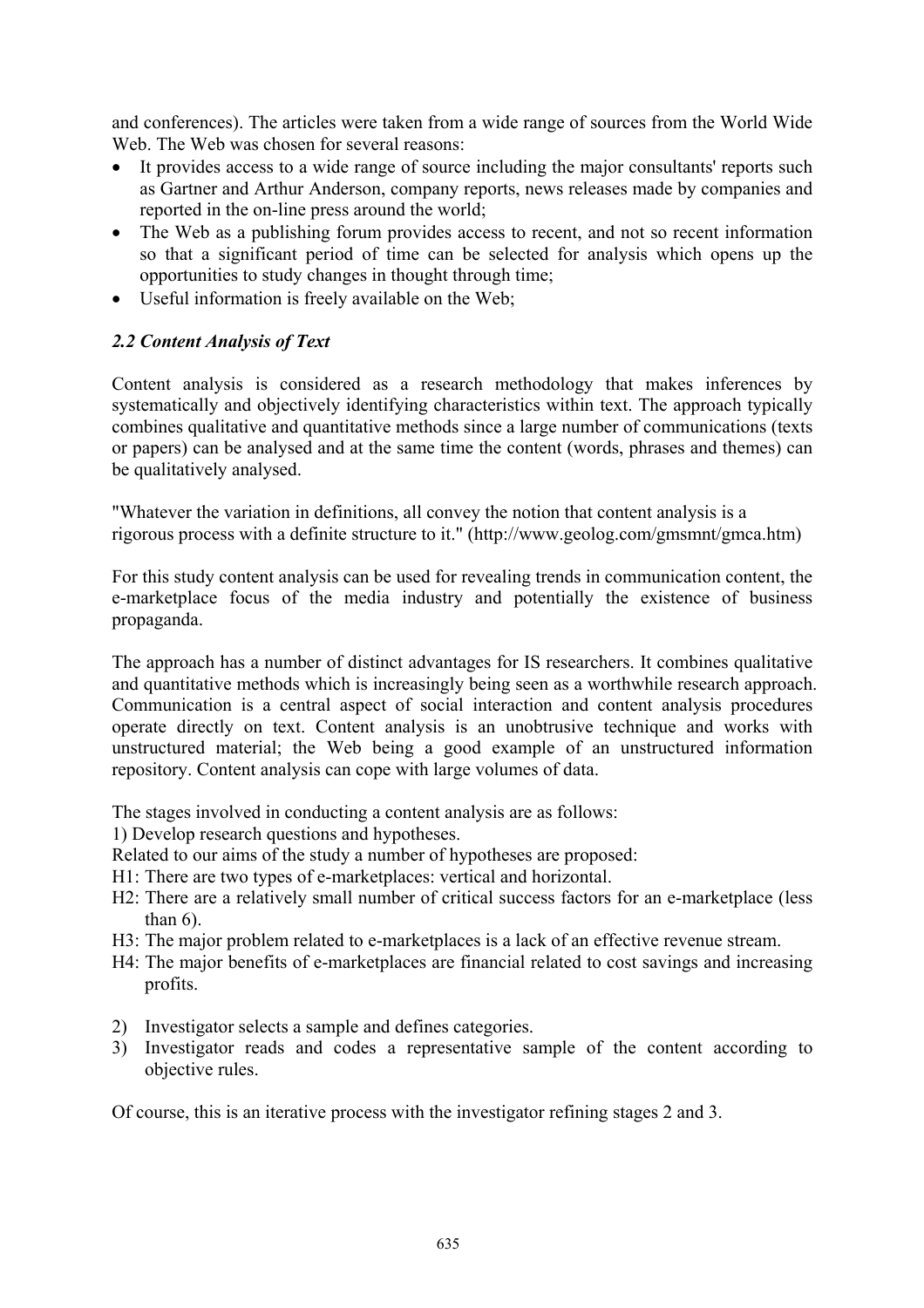## **3. Findings**

It would appear that e-marketplaces can be classified in numerous ways. The vertical (sector based) and horizontal (across sectors) classification is widely referred to but there are other factors used to classify them:

- Vertical/Horizontal according to industry sector.
- Geographic coverage whether the market is national, regional or global.
- Size of companies involved e-marketplaces are thought of as being used by large companies but small companies can create e-marketplaces.
- Operating model
- 1. the laissez fair model provides information from the seller for the buyer but does not support negotiation between buyer and seller
- 2. the mediated operating model makes the marketplace an active intermediary between buyers and sellers, supporting transactions through the marketplace
- Delivery model
- 1. the stand alone model is not part of an application, it is an independent entity accessed directly by users where transactions may or may not occur online
- 2. the embedded delivery model is embedded within an application or sets of applications. Users can take advantage of the integrated features this provides but transactions must occur online.
- Private versus public Private e-marketplaces restrict users and accessibility, whereas public marketplaces are potentially available to any company.

There are many success factors in the development and sustainability of an electronicmarketplace mentioned in the content (table 1). All factors in table 1 are mentioned in some of the 60 plus articles but the most commonly referred to factors for success are the critical mass of participants required by an e-marketplace to make it effective. This is an important topic since in some industry sectors there are many e-marketplaces co-existing. The second most mentioned topic or theme is how the e-marketplace can make money or generate revenue that is sufficient and sustainable. The third ranked theme is the need for the marketplace to match participant requirements which could be in relation to specialist or customised information provision. Importantly, all of the factors listed appear critical to the success of an e-marketplace and are mentioned in the literature as being critical.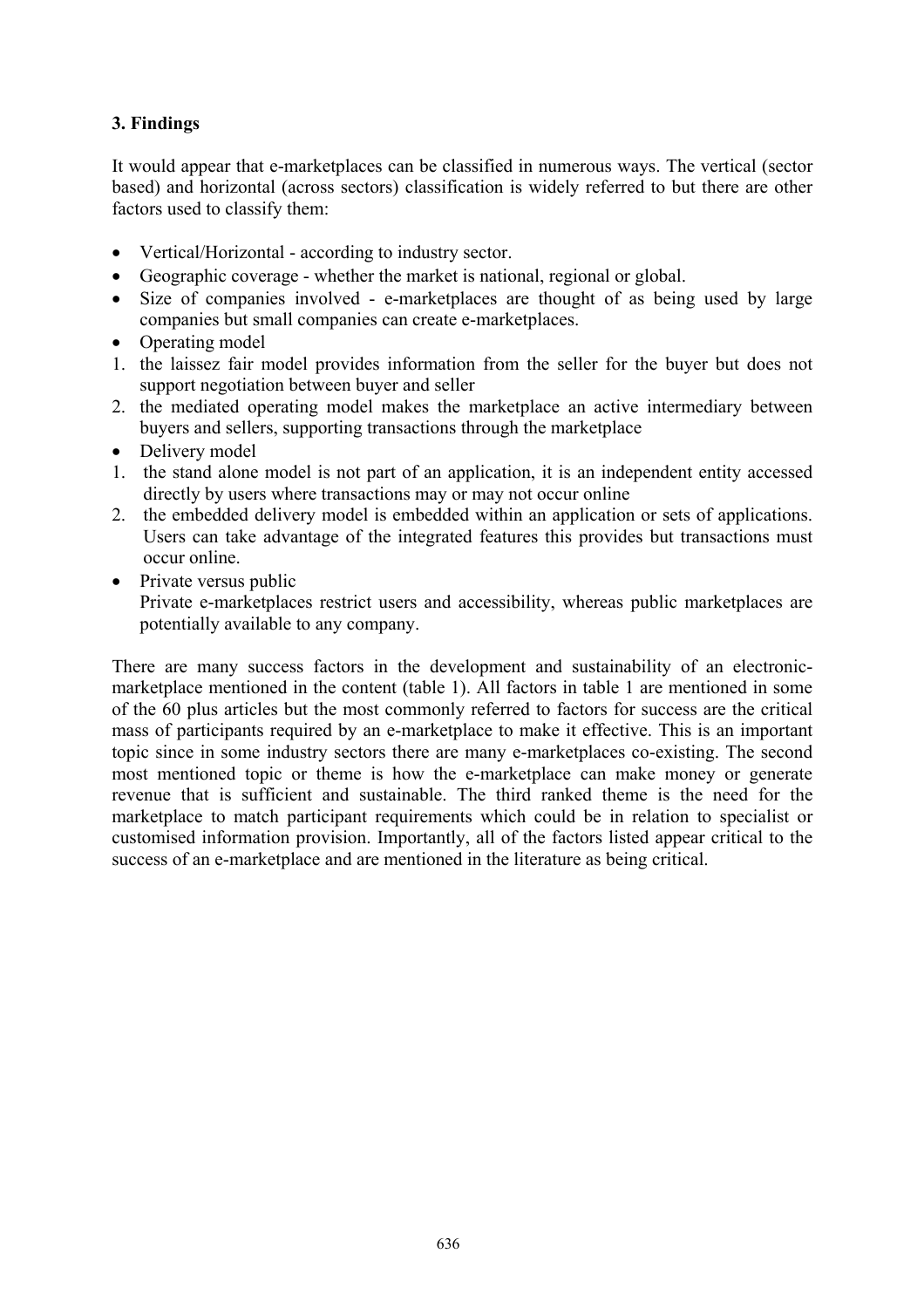| Technology infrastructure                                       |
|-----------------------------------------------------------------|
| Open software standards (compatibility)                         |
| Availability                                                    |
| Performance                                                     |
| Transaction-administration system                               |
| Contract handling                                               |
| <b>Effective payments</b>                                       |
| Management of member services                                   |
| <b>Income stream</b>                                            |
| Income stream in model                                          |
| <b>Multiple income streams</b>                                  |
| <b>Participants</b>                                             |
| <b>Critical mass</b>                                            |
| Existing customer/suppliers rather than new customers/suppliers |
| <b>Fulfills participant needs</b>                               |
| Value adding model                                              |
| Tailored to participant needs                                   |
| Competitive advantage                                           |
| Leader                                                          |
| Sustaining competitive advantage                                |
| Relationship management                                         |
| <b>Trust</b>                                                    |
| Security                                                        |
| Confidentiality                                                 |
| Level of independence                                           |
| Neutrality and ownership                                        |

Table 1: Success factors in e-marketplaces \*Factors in bold are the most frequently mentioned.

## *3.1 Problems associated with e-marketplaces*

A number of issues and problems have been highlighted in relation to e-marketplaces (table 2). The most frequently mentioned problem is the plethora of e-marketplaces and the likely lack of a critical mass of participants. Lack of revenue from the e-marketplace is the next factor in the rankings followed by security issues.

| Too many e-marketplaces                   |
|-------------------------------------------|
| <b>Lack critical mass of participants</b> |
| <b>Lack of revenue</b>                    |
| <b>Security</b>                           |
| Technical and administrative performance  |
| Legal issues                              |
| Lack of strategy                          |
|                                           |

Table 2: Problems associated with e-marketplaces \*Factors in bold are the most frequently mentioned.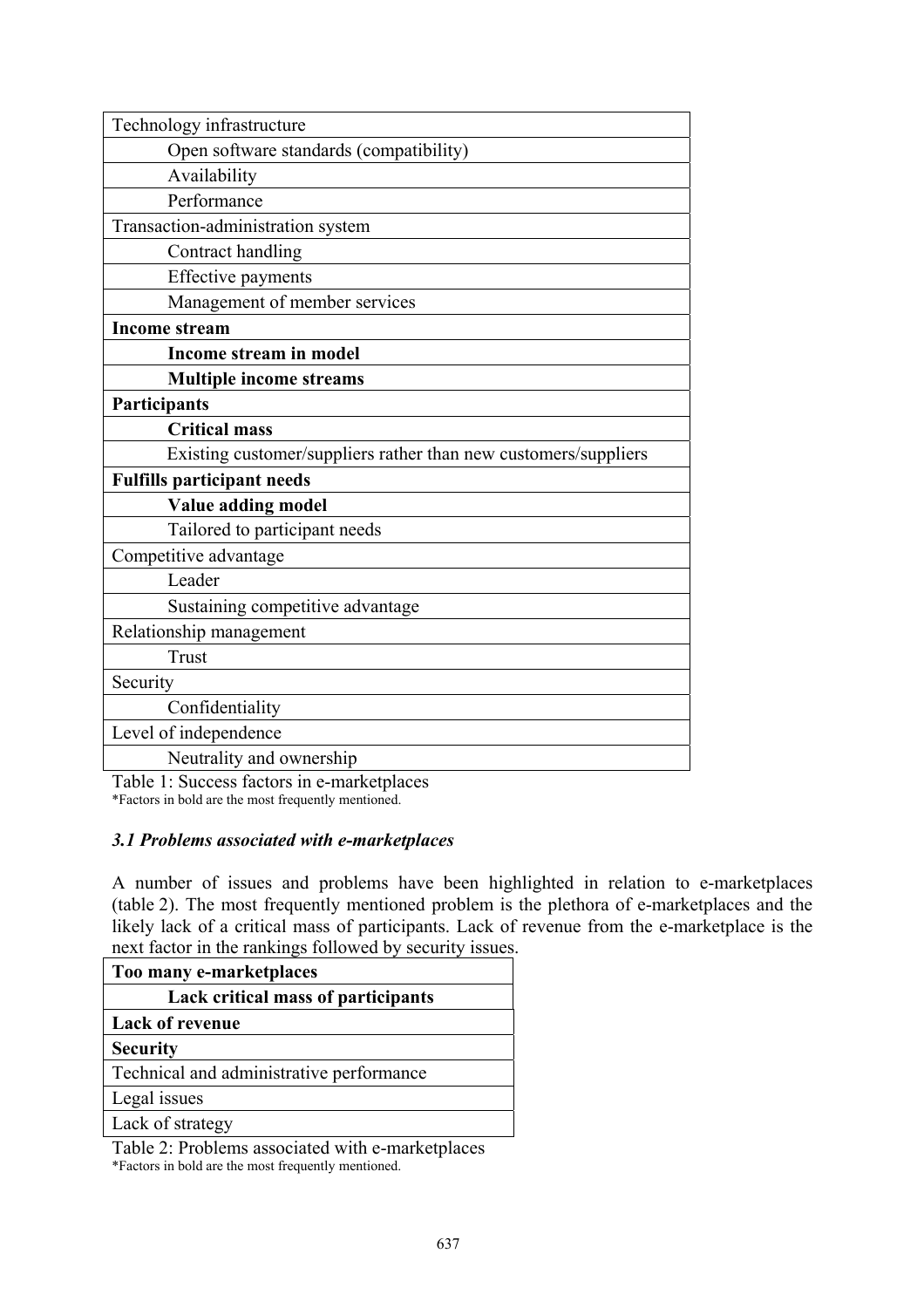## *3.2 Benefits associated with e-marketplaces*

Benefits that are being reported in the articles are listed in table 3. These most frequently relate to savings for both buyers and sellers and exposure to new customers.

| <b>Cost savings in selling</b>                   |
|--------------------------------------------------|
| <b>Savings in purchasing</b>                     |
| Speed to sell/purchase                           |
| <b>Exposure to new customers (global reach)</b>  |
| Convenience to users                             |
| Transparency to users                            |
| Better quality of product/service (global reach) |
| Reduce need for office space                     |
| Fewer resources required (ecological)            |
| Greater choice for buyers (comparison shopping)  |
| Better quality information on products/services  |

Table 3: Benefits associated with e-marketplaces \*Factors in bold are the most frequently mentioned.

## **4. Discussion**

From analysing the content of the large number of articles on e-marketplaces the hypotheses can be tested. The first hypothesis was:

H1: there are two types of e-marketplaces: vertical and horizontal.

This hypothesis is difficult to test since it depends what one chooses to use as primary classification factors. However, there are many ways to classify e-marketplaces identified from the articles. Equally valid classification themes are the operating model, delivery model and whether the e-market is private or public. Therefore the hypothesis is rejected.

The second hypothesis was:

H2: There are a relatively small number of critical success factors for an e-marketplace (less than  $6$ ).

Nine high level factors are mentioned as critical to the success of e-marketplaces. Although critical mass of participants and adequate revenue streams are mentioned the most, all of the other issues are relevant and cannot be ignored. An effective technology infrastructure, effective payment system, adequate levels of trust between members, for example, are all critical. This hypothesis is therefore rejected.

Revenue streams figured highly throughout the content and the third hypothesis examined if it was the most significant issue.

H3: The major problem related to e-marketplaces is a lack of an effective revenue stream.

The most commonly referred to problem in relation to e-marketplaces was the danger of a lack of participants or critical mass. Clearly, this impacts on the revenue potential when there are few members and few transactions taking place. However it would still be possible to generate substantial revenue with a few members in a marketplace if each transaction was of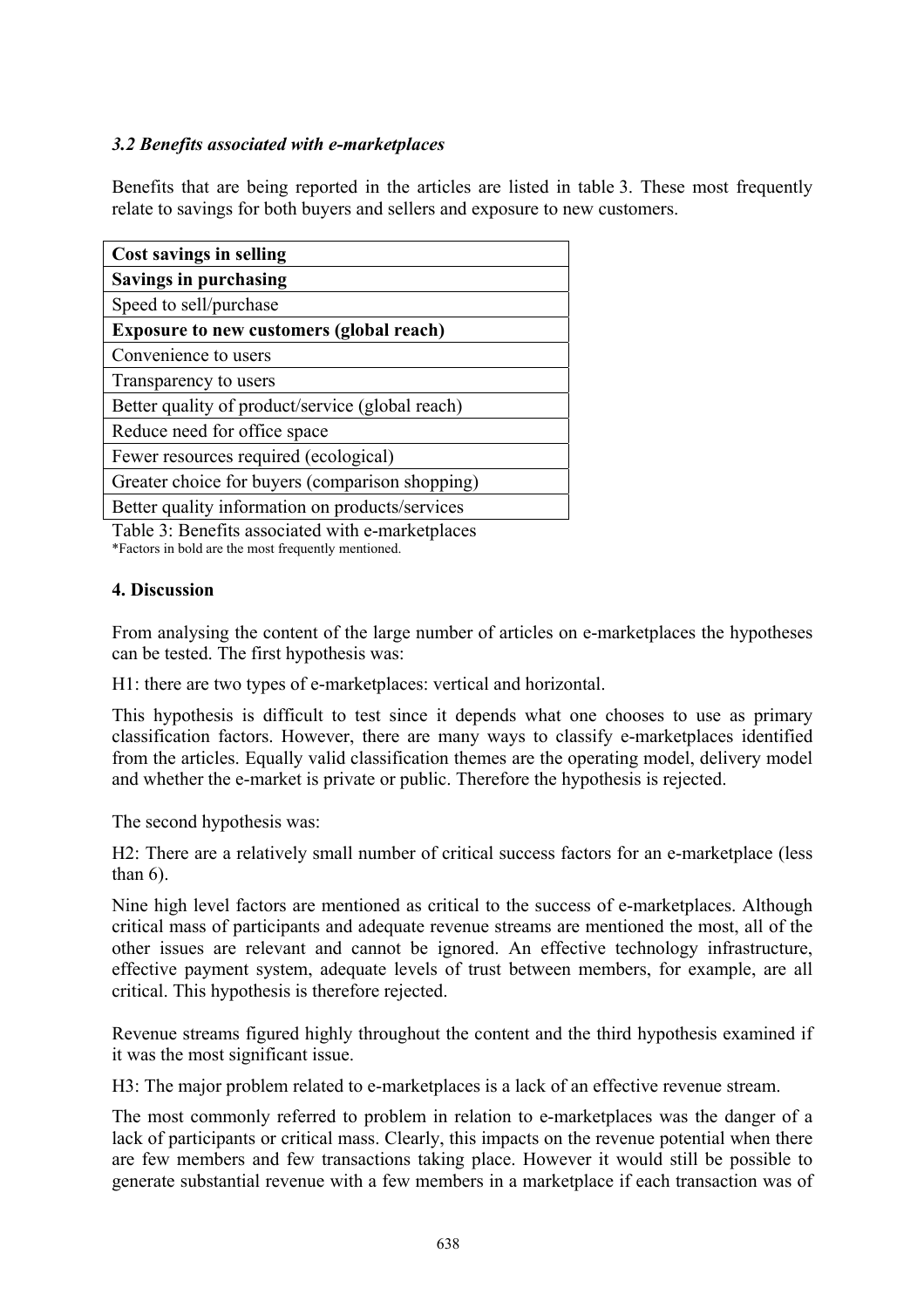high value with a commensurate commission charged. The problem in such a case would be the difficulty in matching buyer and seller requirements. As a consequence hypothesis three is rejected.

There are many potential benefits related to membership of an e-marketplace. Cost savings and increasing profits are the most commonly occurring themes in the articles. This means that hypothesis four:

H4: The major benefits of e-marketplaces are financial related to cost savings and increasing profits.

is accepted.

## *4.1 A note on the research method*

The research methodology chosen as a basis for this paper was "content analysis". There is great potential for using this method in information systems research. The World Wide Web serves as a large global database of news releases on IS/IT related topics. The number of news articles being made available over the Web is likely to increase as it becomes an important channel for the media industry.

## *4.2 Further Research*

- 1. To determine the level of types of changes taking place in the organisational structures of large companies and changes in the decision making processes as a result of increased and innovative use of business-to-business e-commerce.
- 2. To define the extent to which developments in business-to-business (B2B) e-commerce are changing organisational business models. For example, the impact that the Internet and e-commerce has had on local/global organisational boundaries.
- 3. To examine the changing role of supplier and customer relationships in the B2B ecommerce paradigm, particularly as a result of e-bidding, e-marketplace trading and the use of e-trading hubs.

#### **References**

Buxmann, P. & Gebauer, J. (1999). Evaluating the Use of Information technology in Interorganisational relationships. *Proceedings of the Thirty-second Annual Conference on System Sciences.*

CIO. (1999a). Chain Safety. *CIO Enterprise Magazine*, Sept. 15, 1999. (http://www.cio.com)

CIO. (1999b). Supply Chain Integration. *CIO Enterprise Magazine*, Nov. 1, 1999. (http://www.cio.com)

Choudhury, V., Hartzel, K. S. & Konsynski, B. R. (Dec. 1998). Uses and Consequences of Electronic Markets: An Empirical Investigation in the Aircraft Parts Industry. *MIS Quarterly* 22, 4 p.471-507.

Clark, T.H., & Lee, H. G. (1999). Electronic Intermediaries: Trust Building and market Differentiation. *Proceedings of the Thirty-second Annual Conference on System Sciences.* 

Content Analysis. (2001). Available at http://www.geolog.com/gmsmnt/gmca.htm